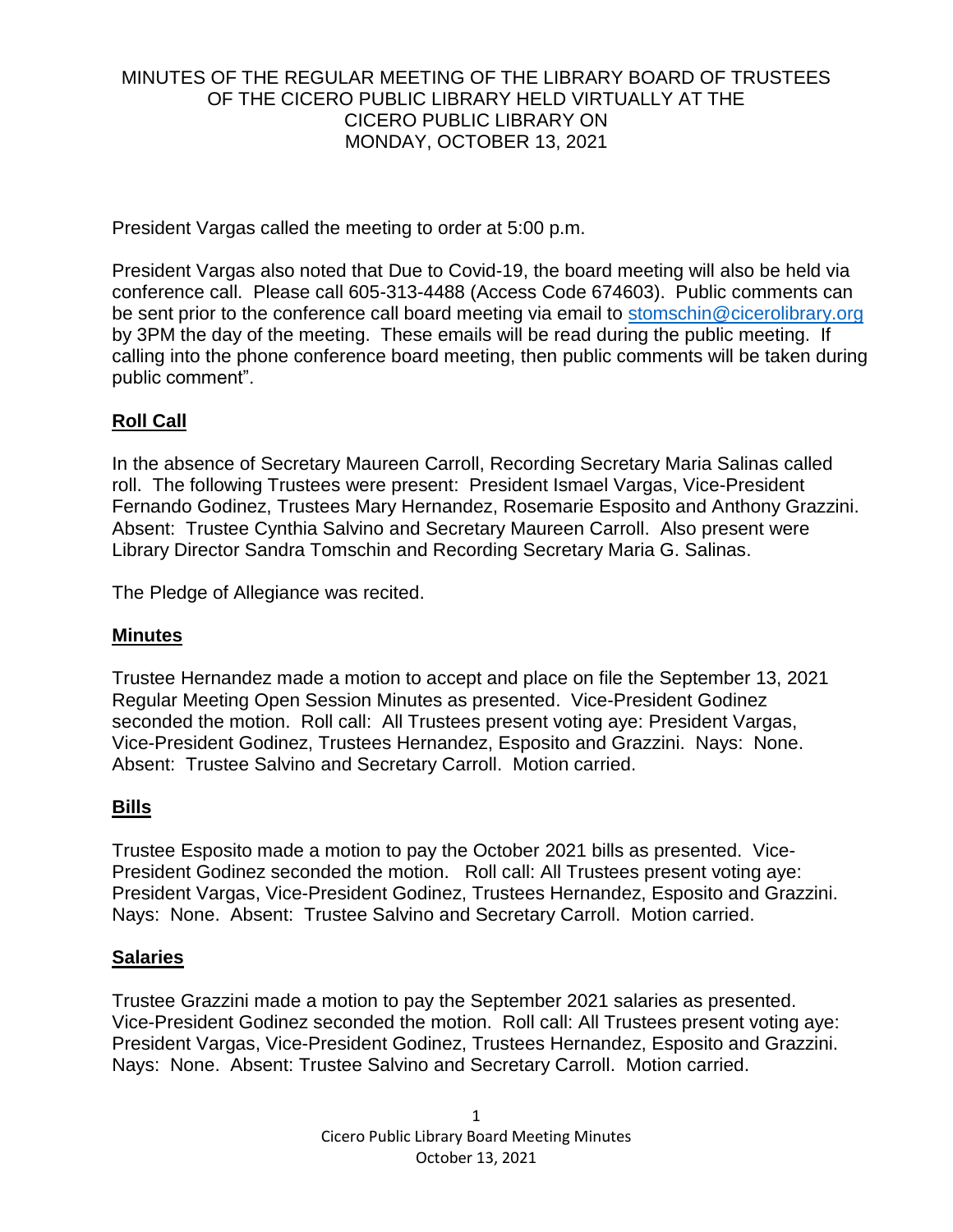Library Attorney Matt Byrne arrived at 5:01 p.m.

## **Administrative Director's Report**

Library Director Sandra Tomschin noted that her monthly report was in their packet and asked them if they had any questions. They indicated none.

The report in their packet noted that there were no Covid19 related issues in September and they continue with the sanitizing of the areas and practicing social distance. She noted that the library complies with the Governor's Order for mask-wearing mandate for everyone visiting the library.

Library Director Sandra Tomschin reported that she submitted a grant application for \$ 250,000.00 for the Community Development Block Grant Coronavirus Funds. She indicated she was waiting to hear if the application was approved. She noted in her report that the funds would be used to replace the heating units on the roof and replace with units designed to filter more air quality to comply with Covid19 recommendations.

Library Director Sandra Tomschin also reported that the 100-year Anniversary special event, Murder Mystery was a huge success. She also noted that the Library Birthday Blessing was held on September 28, 2021.

She also reported that she continued that the Employees Policy and Procedure should be completed next month. The five-year Strategic Plans also looked to be completed by next month.

She reported there would be a ceremony to unveil "Pat's Little Library", on October 14, 2021, at 1:00 p.m. to dedicate it to Pat Terracino, former Library Director. She also reported that the library received a \$1,000.00 donation from the family of Sheila Davis, who also loved the library and enjoyed reading books. She noted this would be used to place a memorial plaque dedicated to Ms. Davis in the garden.

Trustee Hernandez made a motion to accept the Library Director's Report as presented in their packet and place on file. Vice-President Godinez seconded the motion. Roll call: All Trustees present voting aye: President Vargas, Vice-President Godinez, Trustees Hernandez, Esposito and Grazzini. Nays: None. Absent: Trustee Salvino and Secretary Carroll. Motion carried.

## **Department Reports**

Trustee Hernandez made a motion to accept the reports for the Circulation Department for the month of September as presented and place on file. Vice-President Godinez seconded the motion. Roll call: All Trustees present voting aye: President Vargas, Vice-President Godinez, Trustees Hernandez, Esposito and Grazzini. Nays: None. Absent: Trustee Salvino and Secretary Carroll. Motion carried.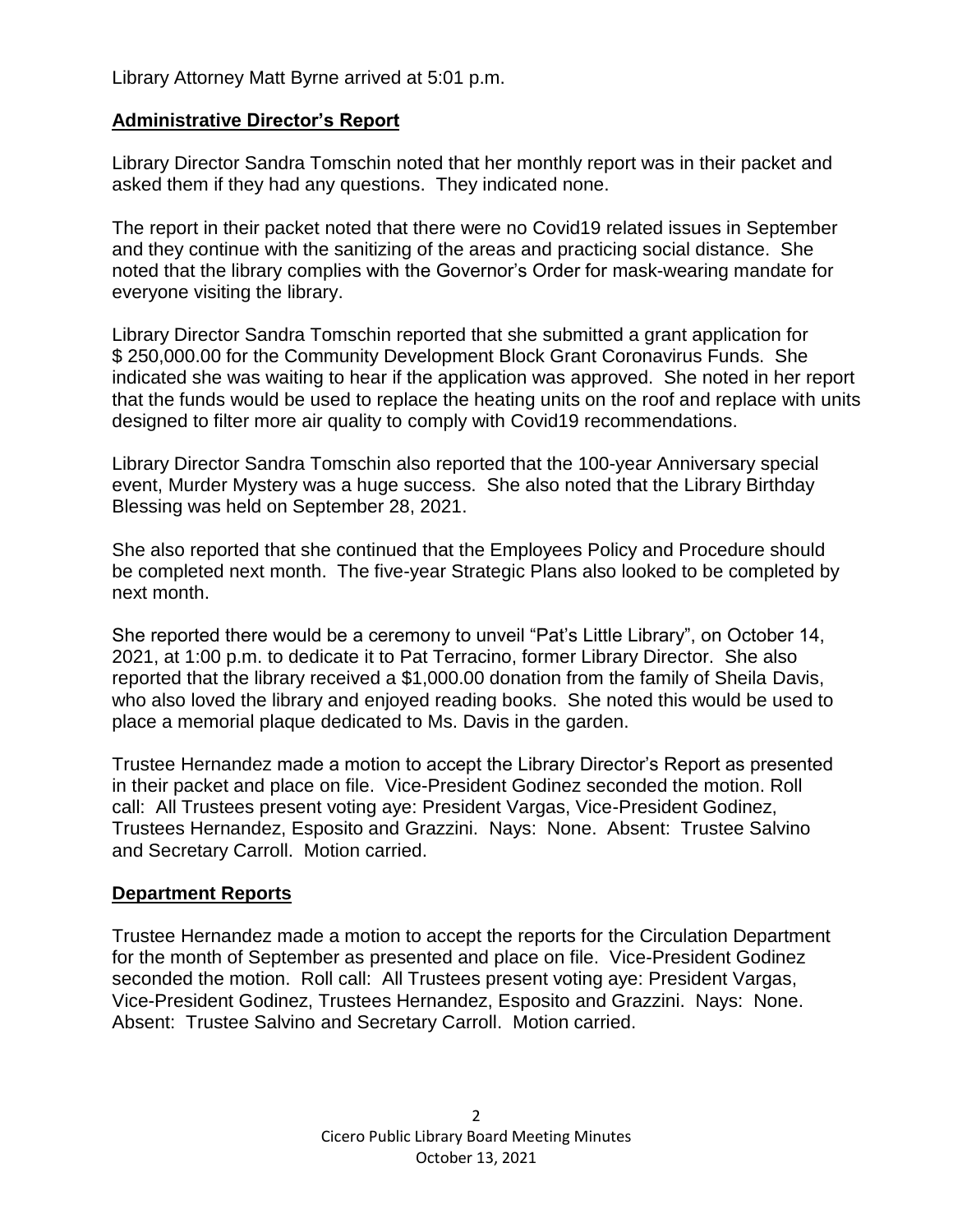Trustee Grazzini made a motion to accept the reports for the Technical Services Department for the month of September as presented and place on file. Trustee Hernandez seconded the motion. Roll call: All Trustees present voting aye: President Vargas, Vice-President Godinez, Trustees Hernandez, Esposito and Grazzini. Nays: None. Absent: Trustee Salvino and Secretary Carroll. Motion carried.

Vice-President Godinez made a motion to accept the reports for the Reference Department for the month of September and place on file. Trustee Hernandez seconded the motion. Roll call: All Trustees present voting aye: President Vargas, Vice-President Godinez, Trustees Hernandez, Esposito and Grazzini. Nays: None. Absent: Trustee Salvino and Secretary Carroll. Motion carried.

Trustee Grazzini made a motion to accept reports for the Youth Services Department for the month of September as presented and place on file. Trustee Esposito seconded the motion. Roll call: All Trustees present voting aye: President Vargas, Vice-President Godinez, Trustees Hernandez, Esposito and Grazzini. Nays: None. Absent: Trustee Salvino and Secretary Carroll. Motion carried.

#### **Correspondence**

Library Director Sandra Tomschin reported there was none to report.

#### **Unfinished Business**

Library Director Sandra Tomschin reported there was none to report.

#### **New Business**

Trustee Hernandez made a motion to approve the Fine Free Policy as presented. Trustee Esposito seconded the motion. Roll call: All Trustees present voting aye: President Vargas, Vice-President Godinez, Trustees Hernandez, Esposito and Grazzini. Nays: None. Absent: Trustee Salvino and Secretary Carroll. Motion carried.

Trustee Grazzini thanked the library staff for writing a very well detailed grant and submitting the grant application as noted, which included the bipolar air ionization to provide cleaner air in the library and prevent viruses.

Trustee Hernandez made a motion to approve the Community Development Block Grant Coronavirus Grant Application as presented. Trustee Esposito seconded the motion. Roll call: Trustee Hernandez made a motion to approve the Fine Free Policy as presented. Trustee Esposito seconded the motion. Roll call: All Trustees present voting aye: President Vargas, Vice-President Godinez, Trustees Hernandez, Esposito and Grazzini. Nays: None. Absent: Trustee Salvino and Secretary Carroll. Motion carried.

Trustee Grazzini made a motion to approve the Architectural Consulting Proposal from Lukasik & Associates, Ltd., for design and management of proposed Roof and HVAC Replacement Project as presented. Vice-President Godinez seconded the motion. Roll call: Trustee Hernandez made a motion to approve the Fine Free Policy as presented.